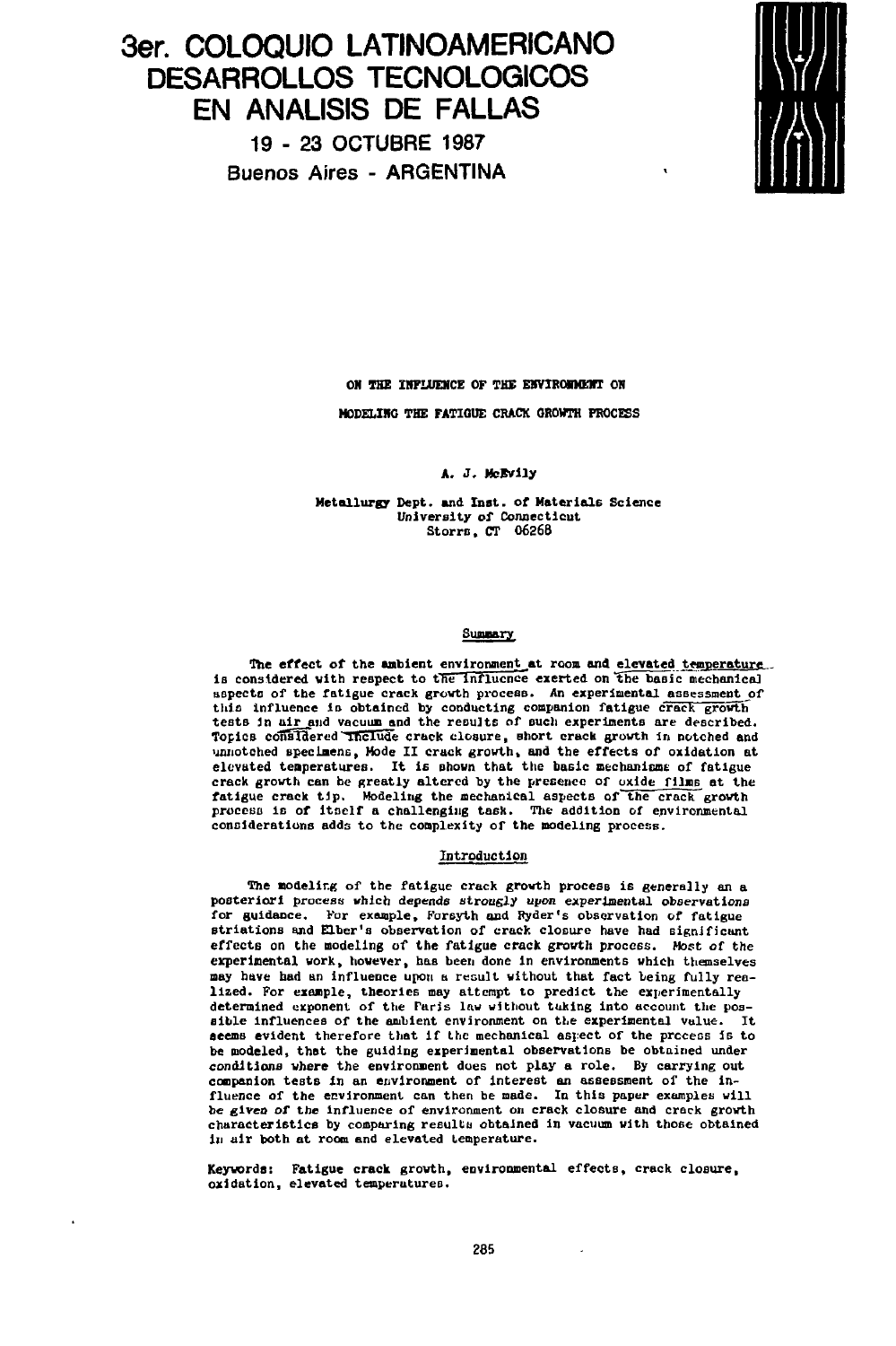**Crack Closure**

54

**Fig. 1 is a schematic depiction of the fatigue crack growth plot<sub>f</sub> The** lower bound, designated as AKth, corresponds to a growth rate of 10<sup>-0</sup> mm<br>per cycle. The upper bound is set by the fracture toughness of the<br>material under cyclic loading conditions. The right band ordinate gives **the tiae rewired for a 1-am increment of crack growth at a fixed frequency, and is included to emphasize the long times involved at low crack growth rates. Since corrosion is a time dependent process we can expect that the** effects of corrosion may be more pronounced in the near-threahold region **than at higher growth rates. The Intermediate region, or Paris regime, Is** the region which in the past had been most closely studied and modeled and **a review of this work is given in ref. l. More recently, attention bas been focused on the near-threshold region. In the near-threshold region, crack closure under plane strain conditions can be important at low E** values in reducing the level of  $\Delta K_{\text{eff}}$ , where  $\Delta K_{\text{eff}}$  is defined as  $K_{\text{max}}$ . It is the maximum stress intensity factor in a loading cycle and  $K_{\text{max}}$  is defined as  $K_{\text{max}}$ . **effect and begins to open In the rising part of the loading cycle. The overall crack closure process can he Influenced by surface roughness which includes the effects of crack branching and crack deflection {£), as well** includes the effects of crack branching and crack deflection  $\overline{2}$ ), as well as by oxidation and fretting  $(3-5)$ . An example of the dependency of  $K_{\infty}$  on **the range of the stress intensity factor AK, for R\*0.05 loading conditions** In shown in rig.  $\epsilon$  for several ferritic steels tested at room temperature in air (50**f** relative humidity) or in vacuum (3x10<sup>-5</sup> Torr) (6). It is seen that in the mear-threshold region in vacuum the level of closure is insensitive to  $\Delta K$ . The materials of these tests had relatively fine microstructures as the result of heat treatment and the K<sub>op</sub> levels obtained



**Fig. 1. Schematic of rate of fatigue crack growth «b a function of AK. Ordlnate scale at the right indicates the time required to increase crack length by 1 mm at a given crack growth rate.**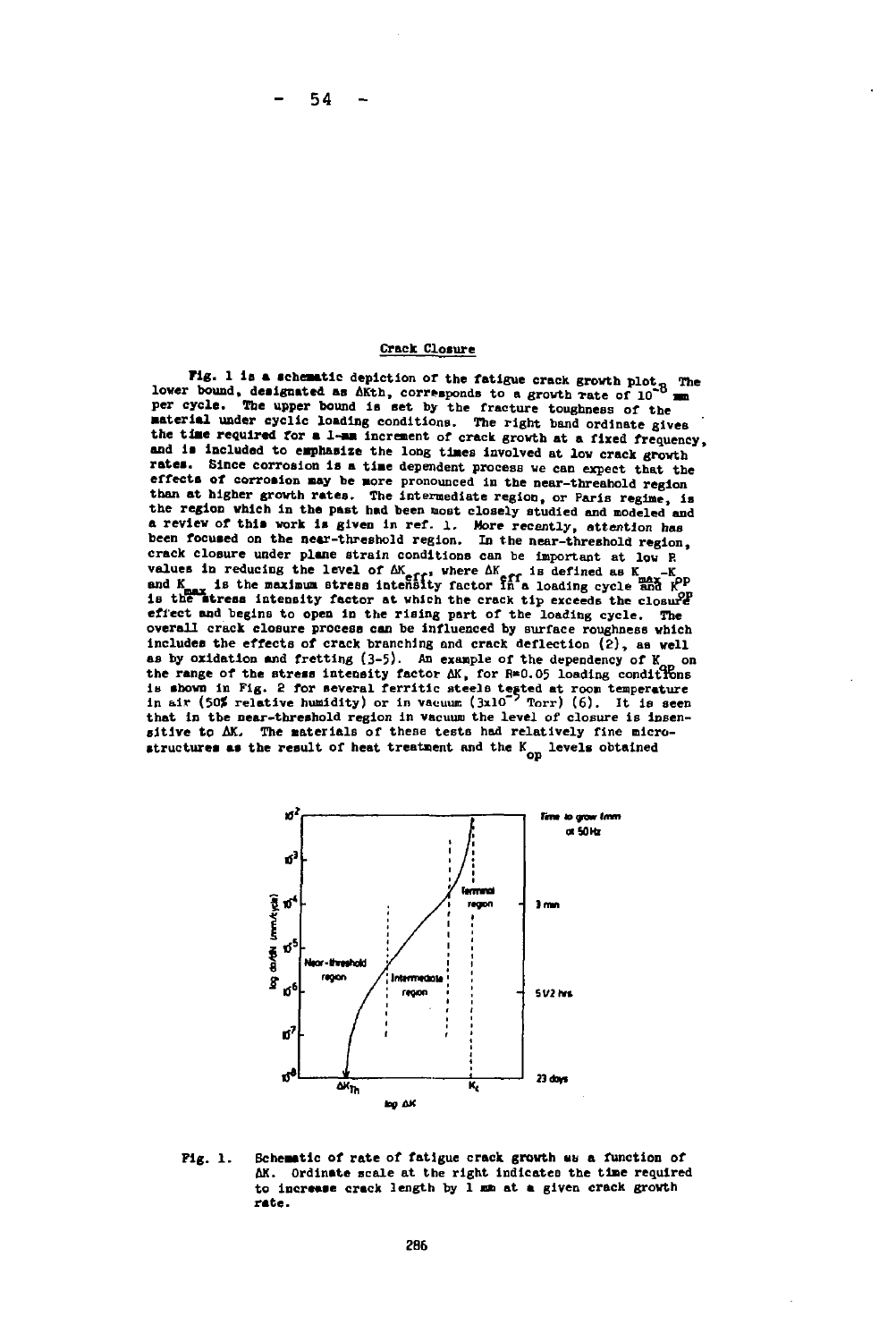

as a function of AK for three ferritic steels in vacuum **Fig. 2.** and in air at room temperature.

reflect the roughness of the fracture surfaces which in turn relates to microstructure. In this range Mode II deformation is important; in normalized plain carbon steels in which the ferrite regions are larger, large facets can be developed but that is not the case for the steels of Fig. 2. Incidentally it is sometimes thought that revelding might occur in vacuum testing, but no evidence of revelding of the fracture surfaces was found in these tests.

The closure measurements made in the ambient environment reveal some interesting differences. For example both the 2-1/4Cr-1Mo and the 4135 steels showed a rapid rise in the K<sub>o</sub> level close to the threshold value where fretting was obvious. In the case of the 4135 material this increment in closure could be termed "oxidation-induced" as discussed by<br>Stevart (3) and Suresh et al  $(4)$ . In this region microstructural detail on the fracture surfaces was eliminated by the effects of oxidation and fretting. For the 2-1/4Cr-1Ho alloy the fracture appearance differed. Microstructural features could be identified but they were coarser in air than in vacuum. The work of Majumdar and Chung (7) has shown that oxygen can localize the slip process in ferrite, and it is thought that the "oxygen-influenced" enhanced closure is due to this localization effect of orygen which is promoted by fretting and the long times spent in establishing the threshold level under decreasing AK conditions. A point to be determined is whether these higher closure levels in air are also present in a test conducted under rising AK conditions in this region.

The modified 9Cr-1Mo alloy showed little sensitivity to the environment, a fact attributed to the higher chromium content of this steel as compared to the others.

The effects of closure and environment on the overall fatigue crack growth plot are indicated in Fig. 3 based upon studies of ferritic steels. In vacuum four regions can be identified if AK is used as the controlling variable. However if the  $\Delta K_{\text{eff}}$  is used then regions II and III merge. In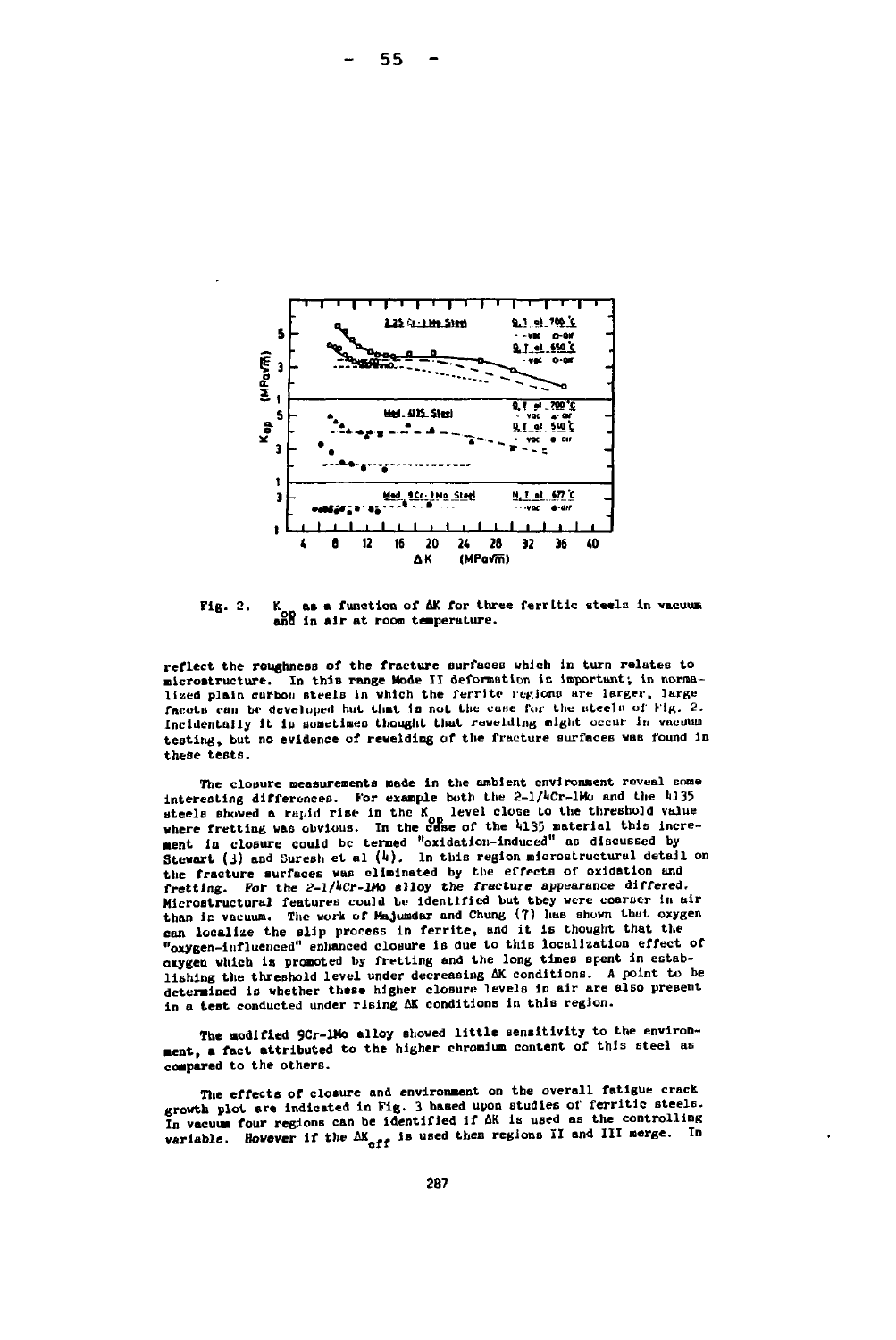

**Fig. It. Threshold condition as a function of notch size, c, and crack length, 1. Line A corresponde to the macroscopic threshold, curve B is the line along which AKe if is constant. The utre&s required to jropagute e crack from a hole is indicated by the line Joining lines B and A.**

basis for the development of non-propagating fatigue cracks in the stress **anplitude range between the dotted line and the maximum of the rising curve. This circumstance is also related tv the fatigue notch sise effect and to notch sensitivity as the extent or the rise varies inversely with strength level.**

In order to model this process more quantitatively information on the **rate of development or crack clocure with crack advance ie needed. Fig. 5 Dhows the result of one such experiment (lu). In modeling the development** of closure process the following expression was proposed (11):

$$
K_{\text{op}} = K_{\text{opmax}} (1 - e^{-KT})
$$

where K *presents the closure level of a macroscopic crack***, k is an experimentally determined material constant of dimensions**  $mn^{-1}$  **which** experimentally determined material constant of dimensions mm<sup>-4</sup> which **reflects the rate of increase of closure with crack advances, and 1 is the crack length. To carry out this experiment it WHO necenoary first to grow a crack, then to remove the closure by heal treatment and then to reinitiate the crack and determine the closure level us a function of crack length. Fig. 6 shows how the development of closure can influence the** shape of the da/dN vs. AK crack growth plot, with behavior such as that<br>shown at A being observed in the experiments related to Fig. 5, and curves<br>B and C relate to other possible types of da/dN vs AK behavior for newly **formed fatigue cracks. These considerations lead to the overall repre-sentation shewn lp Fig. 7 wherein the region of continuum mechanics is** separated from that of micromechanics, a region of importance in considering the growth of short cracks in unnotched specimens.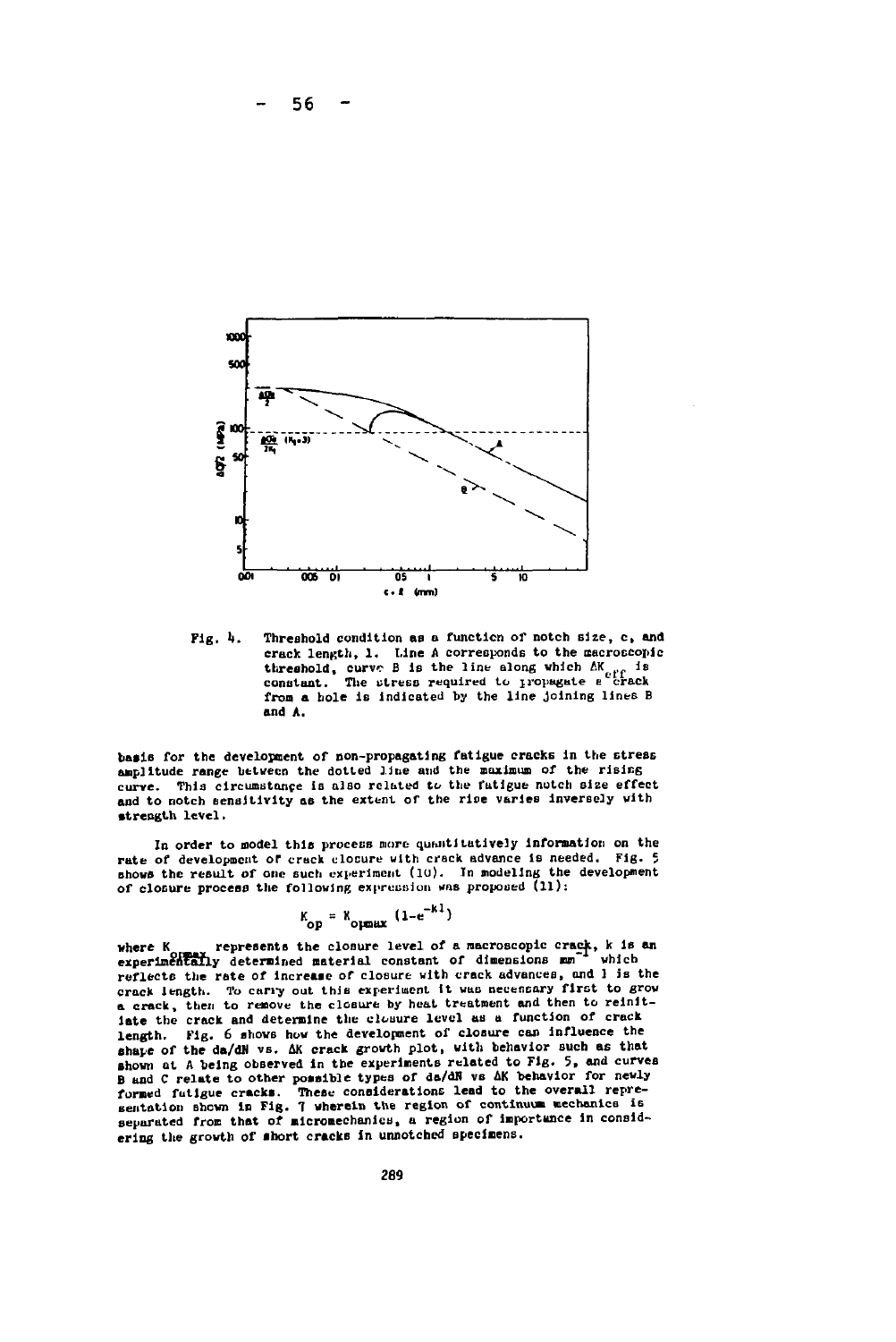

 $57 -$ 

Comparison of computed and experimental values of  $K_{\text{OR}}$  as a function of crack length. For Mod. 9Cr-1Mo steel the appropriate value of k is 13 mm<sup>-1</sup>. Fig. 5.



Fig. 6. Observed and calculated types of anomalous crack growth behavior.

 $\epsilon$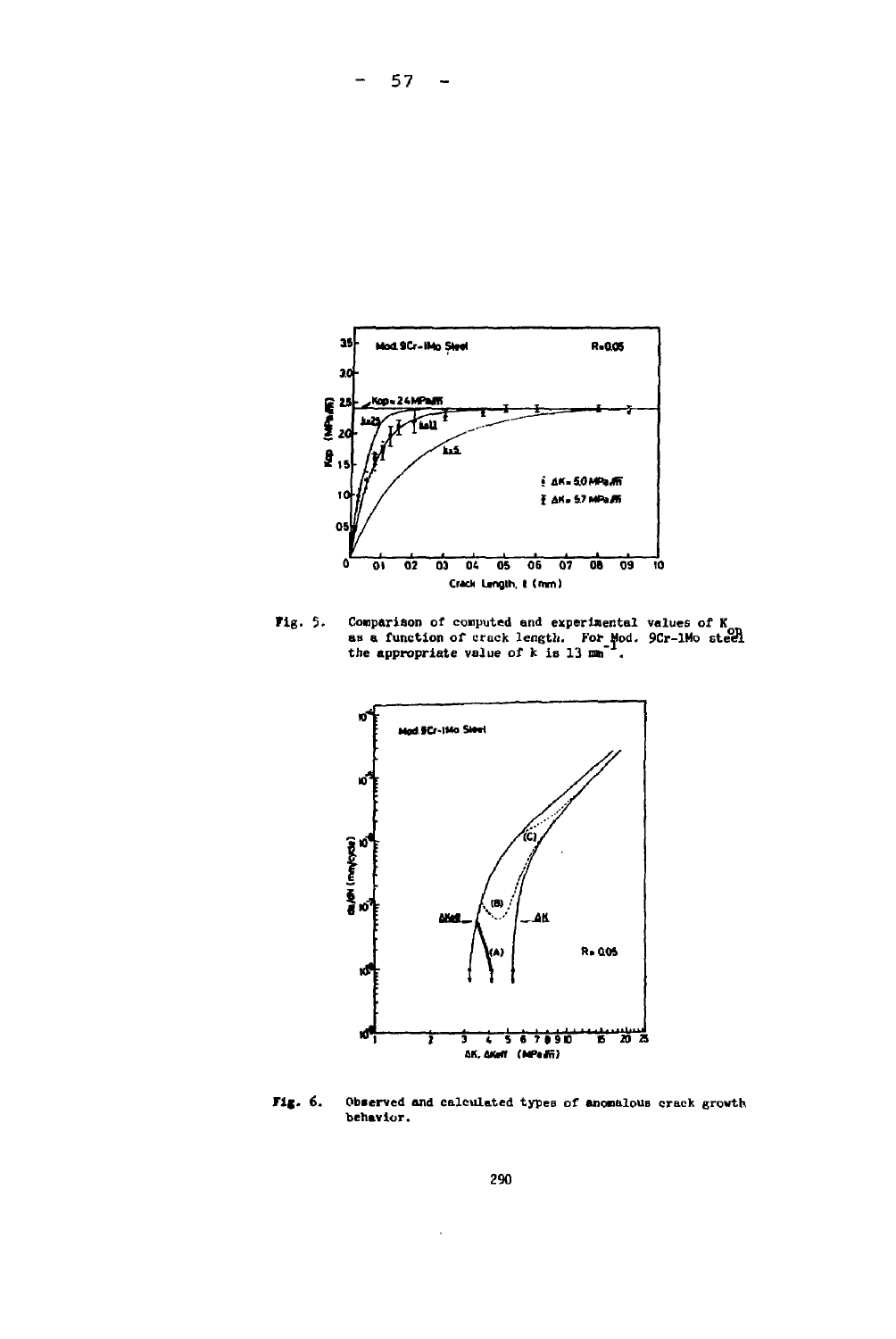

The rate of crack growth as a function of AK for 9Cr-1Mo steel. Continuum-mechanics and micromechanics ranges rig. 7. indicated.



N, cycles

Schematic of influence of a grain bonding and stress<br>amplitude on fatigue crack growth in the vicinity of<br>the boundary. Lines A-D represent various types of<br>crack growth behavior as influenced by a grain boundary<br>at a len Fig. 8.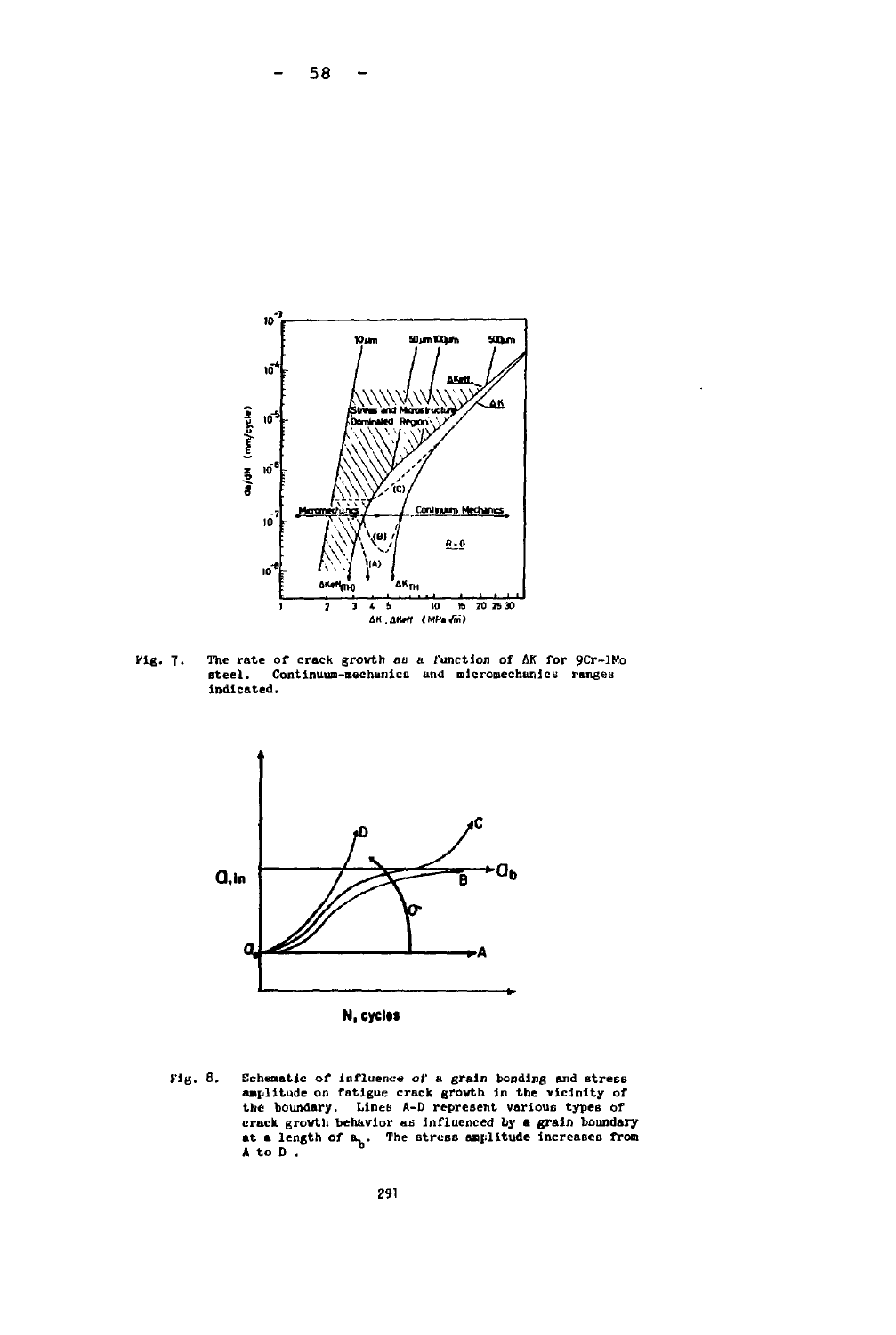# **Short Crack Growth - Unnotched Specimen**

**Fig. 8, based upon the observations of Forrest and Tate (12) sbovs the growth behavior of Bull surface cracks as Influenced by a grain boundary. Linea A, B, C and D represent possible a vs. R plots, with the stress amplitude increasing froa A to D. The line a. represents the distance to the first grain boundary. Under appropriate stress conditions a grain boundary aay retard or even arrest the propagating crack. This influence** of the grain boundary is most pronounced at very low crack growth rates<br>where the driving force for propagation is weak. The effect can be seen on<br>a more macroscopic level as shown in Fig. 9 for a  $\gamma$ -Mo directionally sol **fied eutectic alloy (13). As the fatigue crack approaches a grain boundary the crack growth rate drops and in fact a reinitiation process in the next grain nay be needed. Recent studies have drawn further attention to thiB early stage of crack grovtii with results such as those shown in Fig. 10** (14). The cruck slows down as it approaches the boundary at a crack length of 10-16 **Microns** and then accelerates once it has penetrated into the next **grain. The following expreimion titmulates the growth pattern in the first grain:**

$$
d\mathbf{a}/a\mathbf{N} = \alpha ( \sigma - \sigma_{01})^2 \mathbf{a} - (\sigma_{02} - \sigma_{01})^2 \mathbf{a} - (\frac{\mathbf{a}}{\mathbf{a}_b})^{\mathbf{a}} (\frac{\mathbf{a}_0}{\mathbf{a}_b})^{\mathbf{n}} = -\sigma_{02}^2 \sigma_{01}
$$

is the endurance strength of the first grain and  $\sigma_{02}$  is that of<br>1. and a is the crack length at the grain boundary. <sup>2</sup> Here m was **there**  $\sigma_{01}$  is the endurance strength of the first grain boundary.<br>
the second, and a is the crack length at the gruin boundary.<br>  $\sigma_{01}$  is noted that taken to be 4 and a<sub>0</sub> was taken to be 16 µm. It is noted that if the macro-<br>scopic da/dN vs AK and AK<sub>erp</sub> (15) are plotted, the experimental results<br>fall within these bounds. "This can be interpreted to indicate that a **boundary can inhibit crack opening because of limited plustic deformation** in the next grain which in effect reduces the  $\Delta K_{eff}$  range in the same sense<br>that closure does. This is an interesting area for further study, parti**cularly with respect tu the influence of the environment.**



**Pig. 9. Fatigue crack growth in a y'-Ho directionelly solidified eutectic alloy. Crack growth from right to left.**

#### **Mode II (irowtli**

A dramatic example of the importance of the environment is furnished **by result» of Mode II tests of «ingle cryotnls of MAI) M-200, a nickel base** superalloy (16). Due to the influence of the  $\gamma$ <sup>1</sup> phase, the glide process is extremely planar in this material. When this crystal was oriented such that the Burgers vector was in the direction of shear and the slip plane **was in the plane of shear, Mode II fatigue crack growth occurred In air.** However in vacuum, although some cracking occurred along the side faces, **overall crack growth waa arrested. Fig. 11 shows the appearance of the crack surfaces for these two cases. For the vacuum lest the fracture**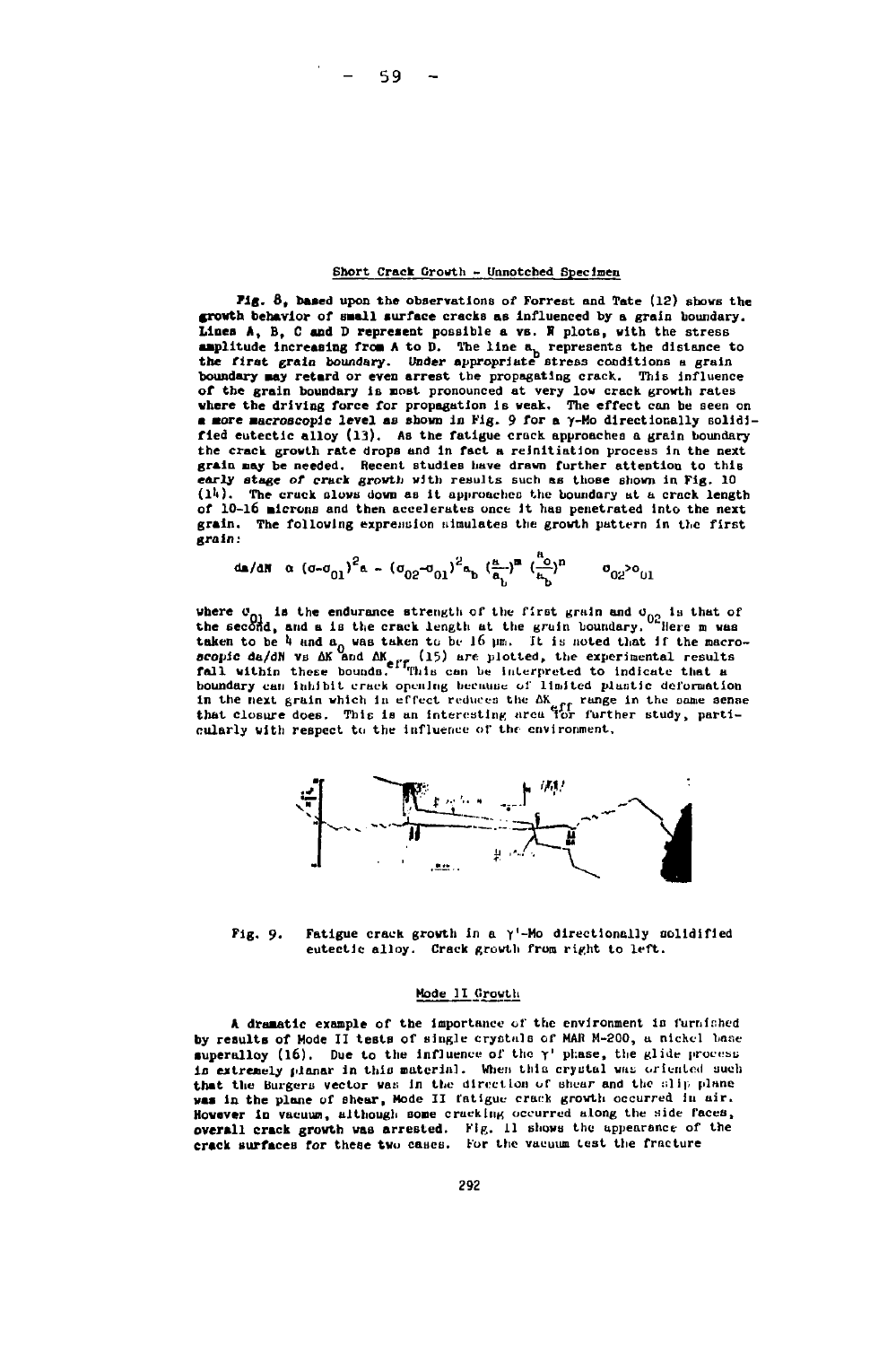

Fig. 10. Influence of first grain boundary encountered by a fatigue crack on the role of fatigue crack growth in the aluminum alloy 7075-T6.

except along the edges of the specimen was developed by pulling the specimen apart. In air the crack was able to propagate by the repeated rupture of the oxide that kept forming at the crack tip. In vacuum, crack growth occurs by an extrusion process which was unable to operate for this particular orientation. Clearly in this case the environment exerted a tremendous effect on the fatigue crack growth mechanism.

# Oxidation at Elevated Temperatures

Oxidation can exert a strong influence on fatigue crack growth behavior at elevated temperatures. For example compare the fatigue crack ervesting for the titunium alloy  $\pi$ i-GA1-28n-42r-200-0.183 obtained in air and in vacuum at 811K (538°C, 1000°F) shown in Fig. 12 (17). In vacuum the curve is similar in shape to that obtained at room temperature in air or in vacuum. However at SIIK the curve for air differs markedly in shape from that obtained in vacuum. In other studies of this type of slloy at elevated temperatures in air we have noted that the crack closure level is about 3/8 of K<sub>n</sub> at threshold and is constant in the near-threshold region<br>(15). Therefore we do not attribute the change in shape of the curves in going from vacuum to air to cruck closure alone. Rather we think that the steep transition in all from no growth just below threshold to growth on<br>the order of 10<sup>-7</sup> mm per cycle just above threshold is due to the rupture of the oxide film formed at the tip of the crack. Below threshold the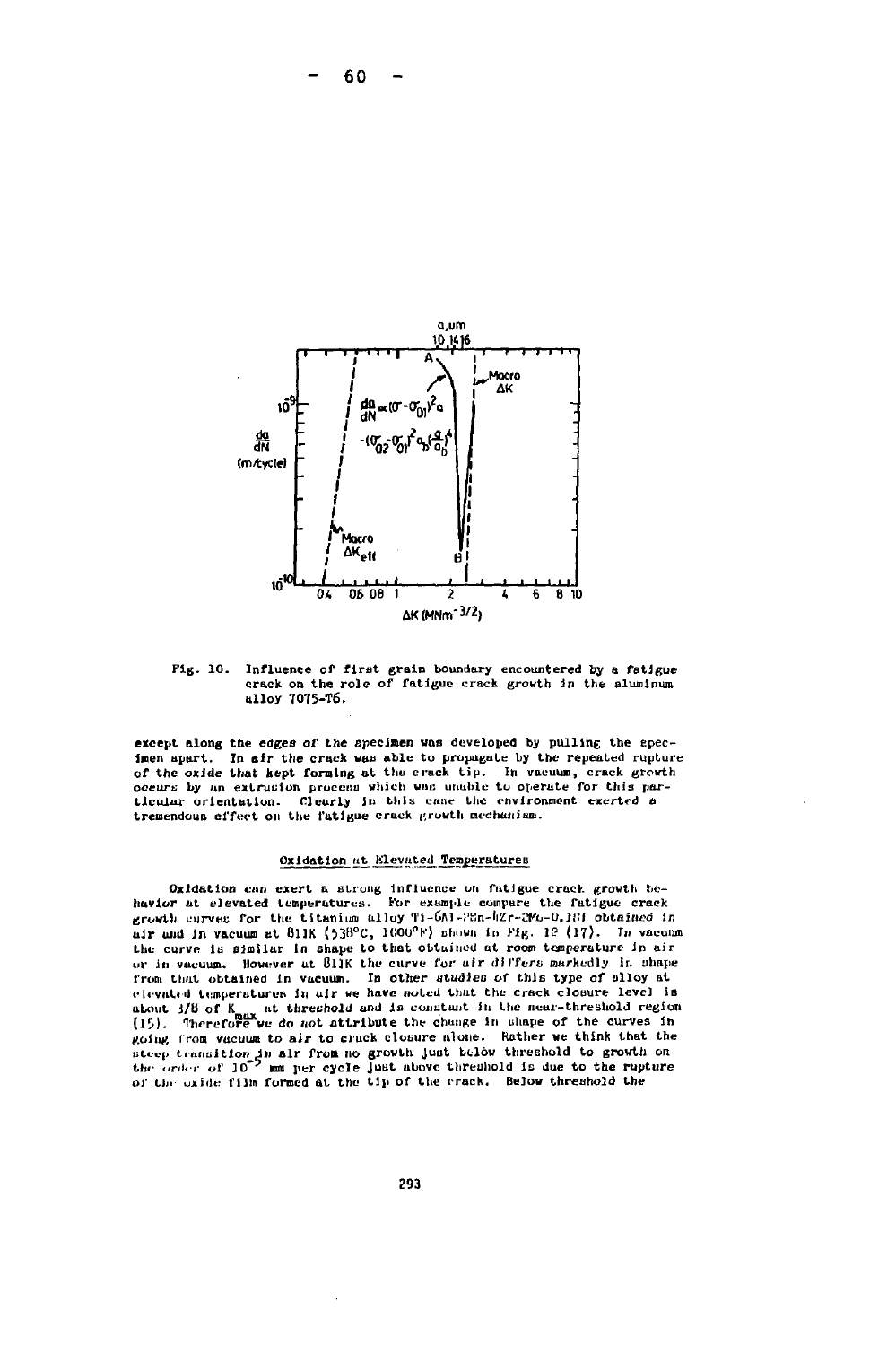

 $- 61 -$ 



- **Fig.** 11. Fracture surface appearance of single crystals of MAH  $A-200$  nickel-base superalloy tested in Mode II cyclic loading.
	- a. Fracture surface of specimen tested in air.<br>b. Fracture surface of specimen tested in vacuum. Note that fatigue cracking in confined to thin layers along the sides of the specimen. The<br>remainder of the fracture surface is due to tensile fracture.

lib

**lia**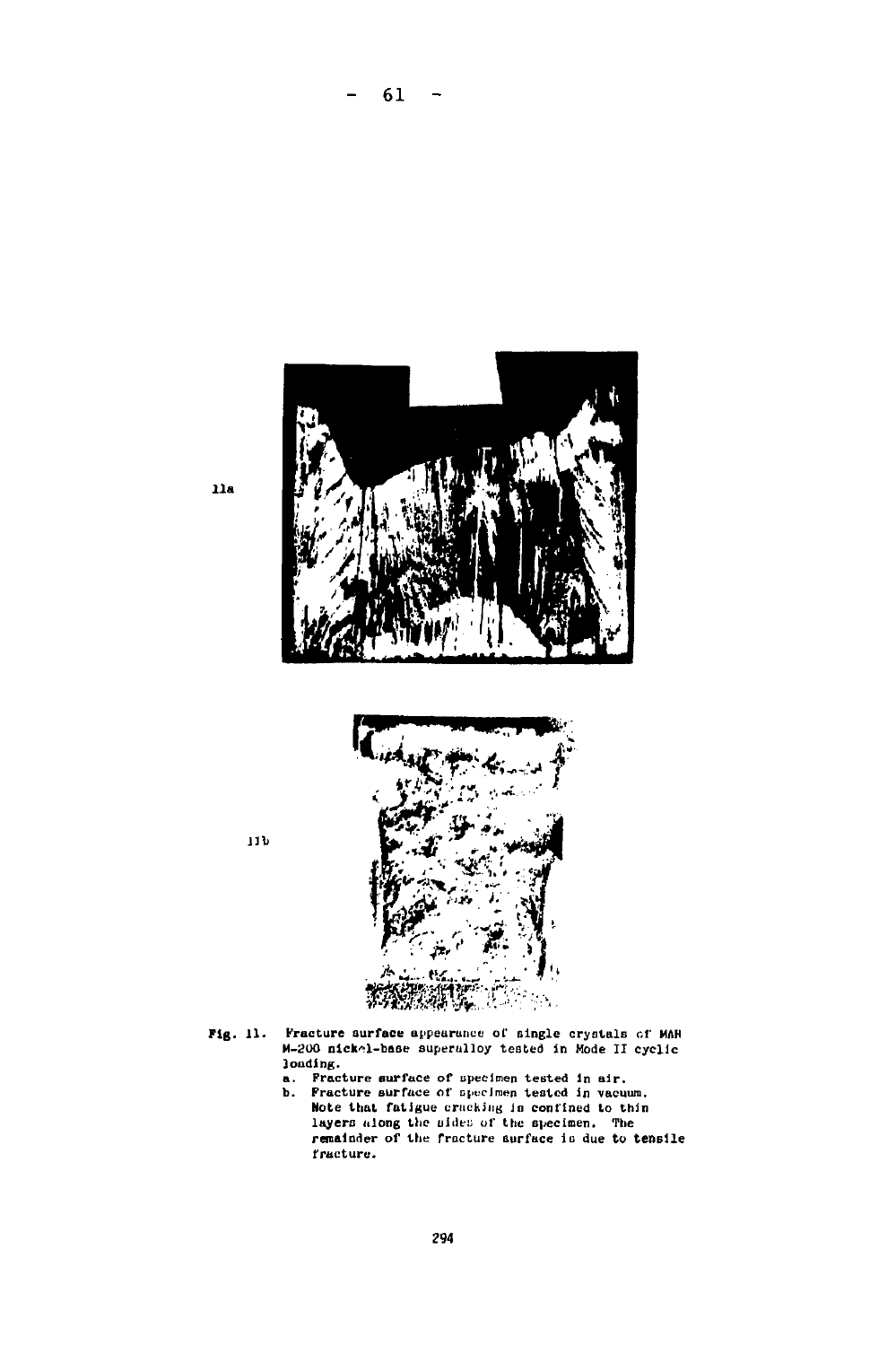

Fig. 12. Fatigue crack growth behavior for a titanium alloy tested in air and vacuum at room and elevated temperatures.

crack tip strain is insufficient to rupture the oxide, whereas above threshold the crack tip strain can rupture the oxide and then allow the crack to propagate. During propagation in air, the rate of propagation is increased<br>by about 10<sup>-7</sup> am per cycle, a relatively large increment near threshold but. mu per cycle, a relatively large increment near threshold but a relatively small increment at high values of the stress intensity factor where the curves for air and vacuum conditions come closer together.

In the case of ferritic steels crack closure in air at elevated temperatures can be more important than in titanium alloys. As shown in Fig. 13 at 538°C the rates of crack growth for the ferritic alloys 2-1/4Cr-1Mo and 9Cr-1Ho are the nume in vacuum for a given value of AK. Under these test conditions erack closure is virtually absent due to the leveling of contacting asperities by creep during portions of the cycle when the opposing fracture faces are in contact. In air however the Lehaviors differ. Both exhibit thresholds in air above those is vacuum and both exhibit a sharp cannot be da/dW curves above threshold. The K, level for the 9Cr-1Mo<br>alloy is 1/3 of K<sub>nox</sub>, whereus that for the 2-1/4Cr-1Mo alloy is about 0.9<br>of K<sub>nox</sub>. Since the oxidation process leading to closure is time dependent of N<sub>ee</sub>x. Since the oxidation process leading to closure is time dependent<br>there is also a time dependence associated with the threshold level, particularly in the case of the 2-1/kCr-1Mo alloy. For example after a decreasing AK test to threshold it was accessary to increase the AK level by 50% above the initial threshold level before the crack began to propagate, for during the hours spent at the initial threshold the oxide had the send to reduce further the range of K<sub>net</sub>. In the case of the 9Cr-1Mo<br>steel the thickening rate of the oride was less and a pronounced time dependency of the cruck hehavior was not observed. Because time of exposure was of lesser importance in the case of the 9Cr-1Mo steel as compared to the 2-1/htr-1Mo steel, an increasing AK test following a decreasing AK test resulted in the same da/dN plot. However the frequencies employed were in the range of 30-50 Hz, and in aubicement tests with this alloy we have<br>observed that the crack growth rate increases with decrease in frequency.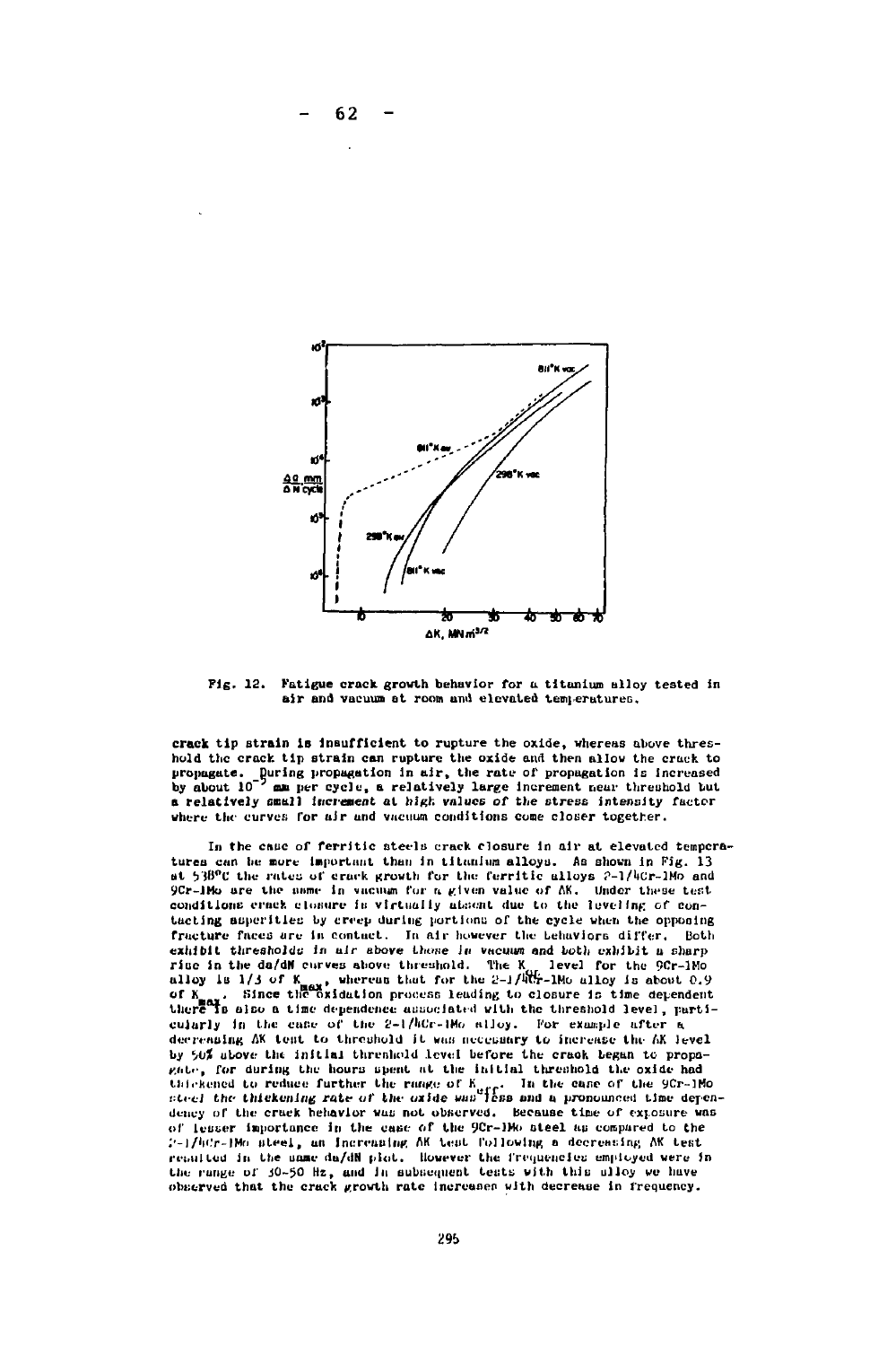

Fatigue crack growth behavior at 538° of two ferritic steels  $Fig. 13.$ in air and in vacuum (19).

In the analysis of fatigue crack growth tests at elevated temperature one also has to consider the possible effects of creep on the crack growth process. This will clearly be a factor at very low frequencies where creep crack growth can occur. However in futigue crack growth tests which we have carried out at frequencies on the order of 30 Hz creep does not appear to be a factor. In tents in vacuum crack growth rates increase with increase in temperature. If the crack propagation process is modeled in terms of a crack opening displacement process it develops that the prin-<br>cipal material factor involved is Young's modulus. If we take into account the temperature dependence of Young's modulus then it is possible to express the rate of crack growth as a single-valued function of the strain intensity factor as shown in Fig. 14 (18). In air however the situation is more complex because of the temperature dependence of the oxidation process.

#### Concluding Remarks

The foregoing examples have been intended to indicate how the environment can influence the basic mechanical mechanisms involved in the fatigue crack growth process. After much research there is still a lack of agreement with respect to the mechanical aspects of the process, an indication of the complexities involved. When we then attempt to include the effects of the environment in a detailed mechanistic sense we are confronted with a formidable task indeed. In each loading cycle new surface is presented to the environment continuously above the K<sub>o</sub> level so that oxide films may be continually forming, rupturing and reforming in a single cycle at the crack tip. In addition hydrogen embrittlement or anodic dissolution processes may be occurring. Much phenomenological information has been gathered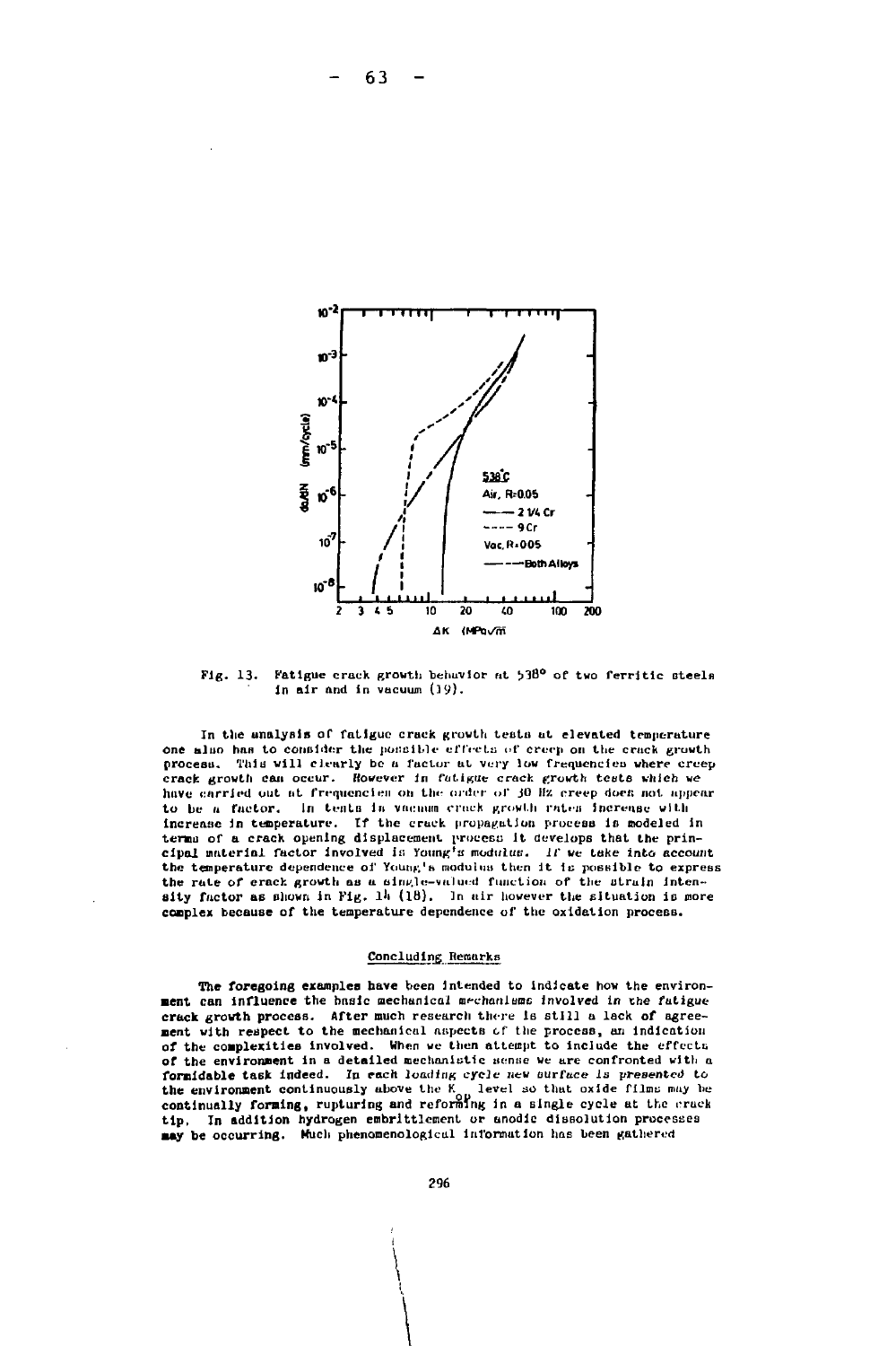- 64 -

### **REPERENCES**

- **1. A. J. McEvlly, "On the Quantitative Analysis of Fatigue Crack Propa- gation," pp. 283-312 lo Fatigue Mechanisms, J. Lankford et al. eds, Asm STP 811, 1983.**
- **2. S. Sureah, Crack Deflection: Implication» for the Grovth of Long and Short Fatigue Cracks, Met. Trans., Vol. UA , 1983, p.2375.**
- 3. A. T. Stewart, The Influence of Environment and Stress Ratio on **Fatigue Crack Grovth at Hear Threshold Stress Intensities In Low Alloy SteelB1 ', pp. I163-4T8, Bag. Fracture Hech., 13, 19B0.**
- **l|. S. Suresh, G. F. Zanlnski, and R. 0. Ritchie, "Oxide-Induced Crack** Closure: An Explanation for Near-Threshold Corrosion Fatigue Crack Growth Behavior", pp. 1435-1443 Met. Trans. vol. 12A, 1981.
- **5. S. Suresh and R. 0. Ritchie, "Near-Threshold Fatigue Crack Propagation : A Perspective on the Role of Crack Closure", in Fatigue Crack Grovth Threshold Concepts, pp. 227-261, ed. by D. Davidson and S.** Suresh, AIME, Warrendale, PA., 1984.
- **6. H. Zhu, K. Mlnakawa, and A. J. McEvily, "On the Influence of the Aabient Environment on the Fatigue Crack Grovth Procees in Steels", submitted to Eng. Fracture Mcch.**
- **7. D. Hajuadar and 1. Chung, "The Effects of Oxygen on Fatigue Defor-mation of Iron," pp. 791-791 !, Scripta Met., Vol. 16, igBs.**
- **8. R. A. Schmidt and P. Parlo, Threshold far Fatigue Crack Propagation** and the Effects of load Ratio and Frequency," pp. 79-94, in ASTM STP **5J6, 1973.**
- 9. A. J. McEvily and K. Mipakawa, "Crack Closure and the Conditions for<br>Fatigue Crack Propgation," pp. 517-530 in Fatigue Crack Growth Thres-<br>hold Concepts, ed. by D. L. Davidson and S. Suresh, AIME, Warrendale, **PA., 1981).**
- 10. K. Minakawa, H. Wakamura, and A. J. McEvily, "On the Development of Crack closure with Crack Advance in a Ferritic Steel," pp. 1371-1374, Scripta Met., Vol. 18, 1984.
- **11. A. J. McEvily, K. Minakava, nnd If. Nakamura, "Fracture Mechanics, Microstructure, and the Growth or Short and long Fatigue Cracks," pp. 215-233, In Fracture ed. by J. M. Wells and J. D. Landes, AIME, Warrendale, PA, 1981).**
- **12. P. G. Forrest and A.E.L. 'fate, p. Ii38, J. Inot. Metals, Vol. 93, 196U-65.**
- **13. C. Hoffman, P. Bhoval, and A. J. McEvily, "Fatigue Crack Grovth in Cu and Hi Base DIrectionally Solidified Eutecti-: Composites," pp. 69-B3,** in In Situ Composites IV ed. by F. Lemkey et al. Elsevier Science **Publishing Co., 1982.**
- **lit. J. Lankford, "The Grovth of Small Fatigue Cracks in 7075-T6 Aluminum Alloy," pp. 233-2li8, Fatigue Eng. Mat. and Structures, Vol. 5, 1982.**
- **15. X. Minakav» and A. J. McEvlly, Unpublished results.**